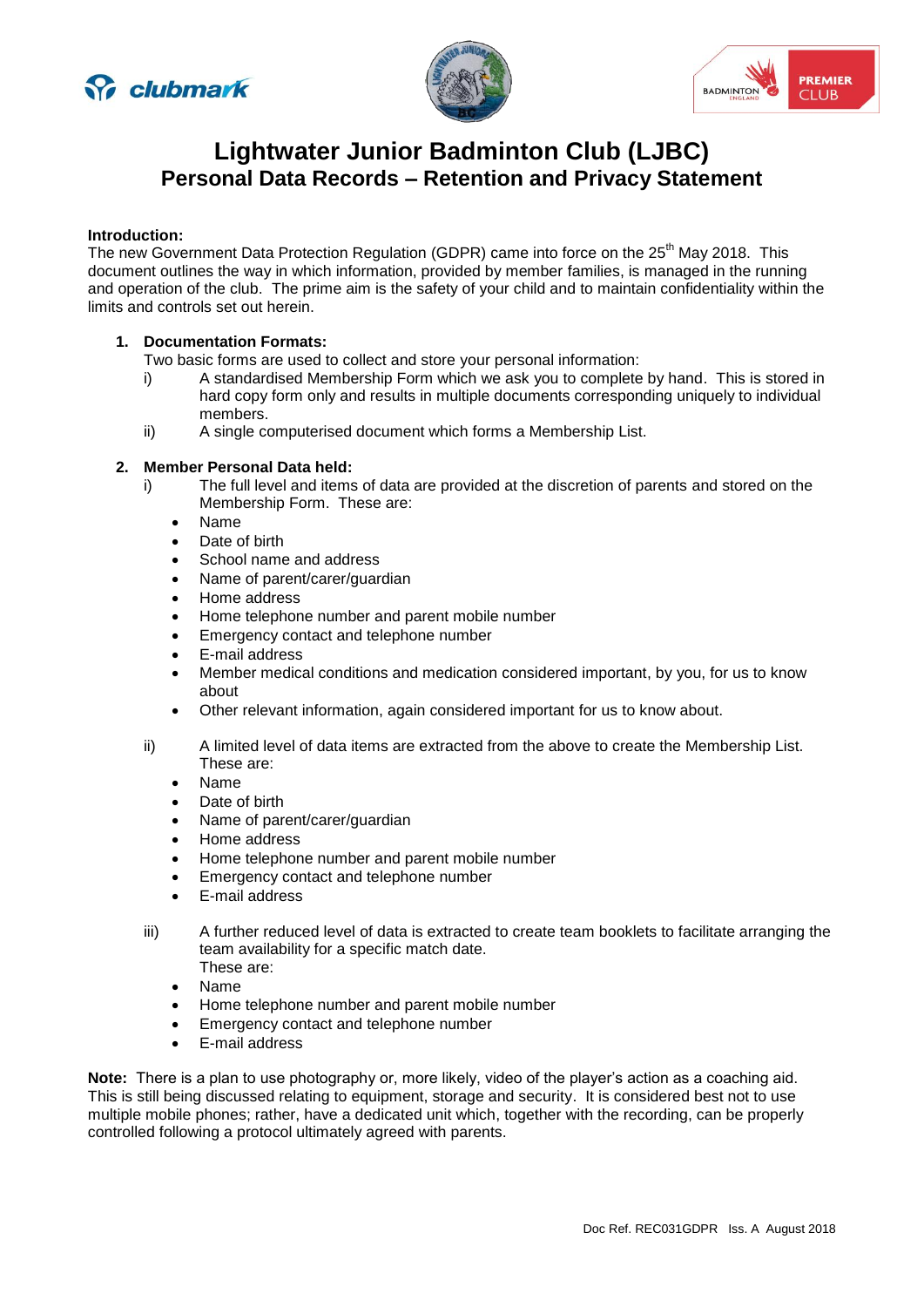





# **Lightwater Junior Badminton Club (LJBC) Personal Data Records – Retention and Privacy Statement**

## **3. Personal Data Processing –**

## **3.1 Lawful basis:**

Lightwater Junior Badminton Club operation requires data collection thence some processing in order to facilitate your individual club membership, affiliation to the Badminton governing body (Badminton England), Surrey County and the local league organisation. The 'basis' upon which this is done is **'Consent',** primarily from parents or guardians, and the **'Legitimate Interests'** of members for affiliation benefits, structured skills development, internal (to LJBC) and external competition opportunities. (Note, in some instances, it may be required for us to be able to verify a child's age.)

#### **3.2 Purpose and how used:**

- To process your LJBC membership and track attendance via registration.
- To process your individual membership of, or affiliation to the governing body Badminton England; Surrey County and the local Badminton league.
- To carry out obligations arising from your membership of LJBC including safety/wellbeing issues - for example: Player/court and player/coach ratios, awareness of possible risks to players from their medical conditions.
- To inform you of any operational changes you need to be aware of including those associated with home and away (match) venues and dates.
- To send to you information that may be of interest for example: LJBC events and related matters, league, county events and governing body information.
- Some tournament entries require a list of names only, within specific age groups.

#### **4. Data Storage and Period:**

Your information is held for as long as you are a member of Lightwater Junior Badminton Club. In practice, this would normally be for a complete season – from September to April inclusive but, for continuity, extended to the beginning of the next season: a) unless you tell us you will not be returning or b) that you wish your information to be deleted. In the latter case you will also cease to be a member of the club.

Where an individual's LJBC membership lapses and we are not notified of their intentions, the information will be deleted after the membership renewal deadline – normally the  $1<sup>st</sup>$  of October of the new Badminton season.

## **5. Personal Data Sharing:**

We will not share your personal information with third parties other than those declared below; nor beyond the corresponding extent of information items:

- i) Qualified coaches who regularly attend and assist during the LJBC training sessions: Name, age and awareness of medical conditions as advised by parents.
- ii) LJBC officials: All information provided by parents.
- iii) Badminton England: Name, date of birth, gender, parent's e mail and home addresses.
- iv) Surrey County: No information is passed directly to county by LJBC. But Badminton England do, for purposes of county affiliation, declare player name and Badminton England membership number.
- v) Aldershot and Camberley District Badminton League: Name and date of birth.
- vi) LJBC team managers: As defined in paragraph 2 iii) above.
- vii) Visiting and 'away' team managers within league competition: Name only.